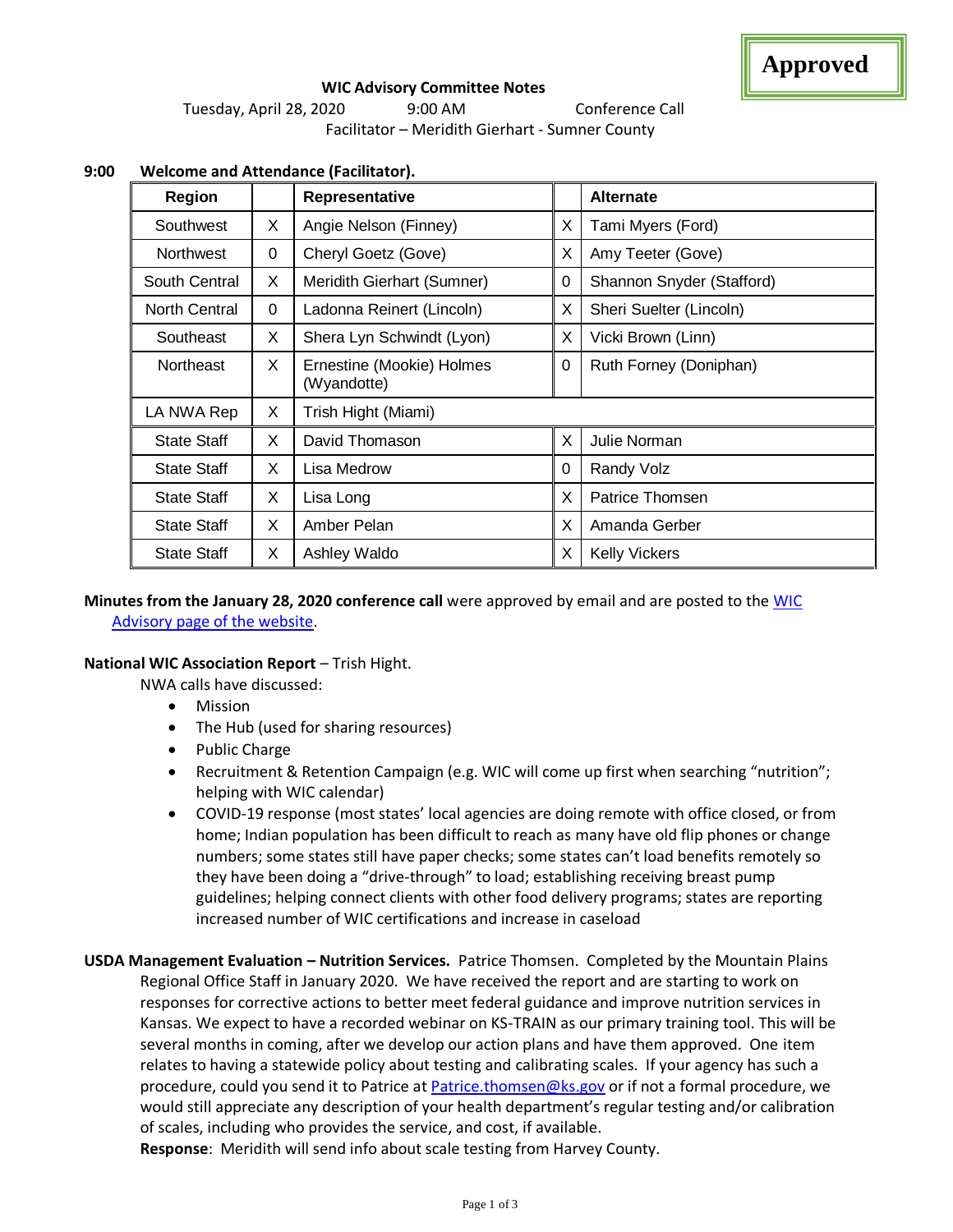#### **KS WIC Webinars**—Lisa Medrow

All recordings can be viewed on [GoToStage](https://gcc01.safelinks.protection.outlook.com/?url=https%3A%2F%2Fwww.gotostage.com%2Fchannel%2Fc0b1a1026a014205b3c0441d39b11e4a&data=02%7C01%7CPatrice.Thomsen%40ks.gov%7C862146165d0b4a17de8308d7e092b7ce%7Cdcae8101c92d480cbc43c6761ccccc5a%7C0%7C0%7C637224793056567072&sdata=YqIb%2BODOcZKzJOYP9D6UdowxXyXam0IErfDsDIustmc%3D&reserved=0) Upcoming Webinar topics

- o **How and When to Report Child Abuse** Thursday, April 30, 2020 8:30-9:30am CST [Register Now](https://gcc01.safelinks.protection.outlook.com/?url=https%3A%2F%2Fattendee.gotowebinar.com%2Fregister%2F4918544724693258763&data=02%7C01%7CPatrice.Thomsen%40ks.gov%7C862146165d0b4a17de8308d7e092b7ce%7Cdcae8101c92d480cbc43c6761ccccc5a%7C0%7C0%7C637224793056577028&sdata=puVpmHIme9EqjcOni%2F17J58kyLYYqHvFsfThPi%2FzUu4%3D&reserved=0)
- o **Families, Places, and Food Insecurity in Households with Young Children** Wednesday, May 13, 2020 12-1pm CST [Register Now](https://gcc01.safelinks.protection.outlook.com/?url=https%3A%2F%2Fattendee.gotowebinar.com%2Fregister%2F8390556156594387726&data=02%7C01%7CPatrice.Thomsen%40ks.gov%7C862146165d0b4a17de8308d7e092b7ce%7Cdcae8101c92d480cbc43c6761ccccc5a%7C0%7C0%7C637224793056577028&sdata=QIoPG65b6hocLW5BCRS7eWFbAG5QZWN0Dz7U9cEdAMk%3D&reserved=0)
- o **Iron Deficiency** Thursday, June 18, 2020 12-1pm CST [Register Now](https://gcc01.safelinks.protection.outlook.com/?url=https%3A%2F%2Fattendee.gotowebinar.com%2Fregister%2F7329935353550264588&data=02%7C01%7CPatrice.Thomsen%40ks.gov%7C862146165d0b4a17de8308d7e092b7ce%7Cdcae8101c92d480cbc43c6761ccccc5a%7C0%7C0%7C637224793056586980&sdata=vocT3rUwGxYi%2FmNZMHRyDlqqa6ImbRllw3Sk8L1aklY%3D&reserved=0)

## **Motivational Interviewing for WIC**—Lisa Medrow

Online 11 week (or month) program by Molly Kellogg, RD, LCSW. Information was in the February I-Memo and is on the Training webpage. Free to all WIC staff. Has anyone started this yet, or have plans to start? Any feedback?

**Response**: None from WAC members. Patrice encouraged staff keep this on their radar and we'll do more promoting. To State staff, it seems a great opportunity for development and clinic improvement, so we encourage staff to investigate and complete, but we don't intend to make it required training.

### **Nutrition Assessment Committee**-Lisa Medrow

The Nutrition Assessment Committee was formed and due to COVID-19, had to delay first meeting until June 1, 2020.

#### **New WIC Coordinator Training Committee**-Lisa Medrow

We have several volunteers to be part of a committee to develop a New WIC Coordinator Training/Mentorship. Due to the current circumstances, our first meeting has not been scheduled yet. This committee will help guide the development of this new program, but we will need many, many experts to help develop and review training modules, for example. If you are not on the committee but would be willing to help with small projects like those, please let me know. [Lisa.medrow@ks.gov](mailto:Lisa.medrow@ks.gov) . It may be too much work for just a few to handle and it's always good to have more eyes on training modules, etc.

**Mid-certification rescheduling** — Patrice Thomsen. [CRT 03.04.00 Mid-certification Appointments. C](http://www.kansaswic.org/manual/eWIC_CRT_03_04_00_Mid_Certification_Appointments.pdf)urrent policy about rescheduling is: "WIC benefits shall not be denied if the mid-certification appointment is missed. If a mid- certification appointment is missed, it must be rescheduled at least once." Do any of your agencies reschedule more? Remember originally these clients only had a 6-month certification period. Now they are allowed to have a one-year cert period. The regulatory principle is "Quality of care must not diminish for clients certified for longer than six months". Do staff have a feel for how many clients never get a mid-cert because they have missed twice so the clinic makes the next appointment as an NE+, NEI, RD so we don't get anthropometrics, hgb for several more

months?

**Response:** Mookie – Wyandotte doesn't have a formal policy but might reschedule more than once, it depends. Expressed ideas about same pros and cons the SA has considered – if reschedule too often, gets confusing with care plan (flow sheet). Some moms really want I/C weights, etc, others not, etc. Meridith – Harvey and Sumner do not have a formal policy but more often than not, likely do reschedule more than one time. Nobody had strong feelings that current policy was insufficient.

**KWIC Update** – Dave Thomason. Client Services version 4.3 release will be late Friday, May 1 for use Monday, May 4. Mass email with Release notes, Known Issues and short webinar sent Monday,